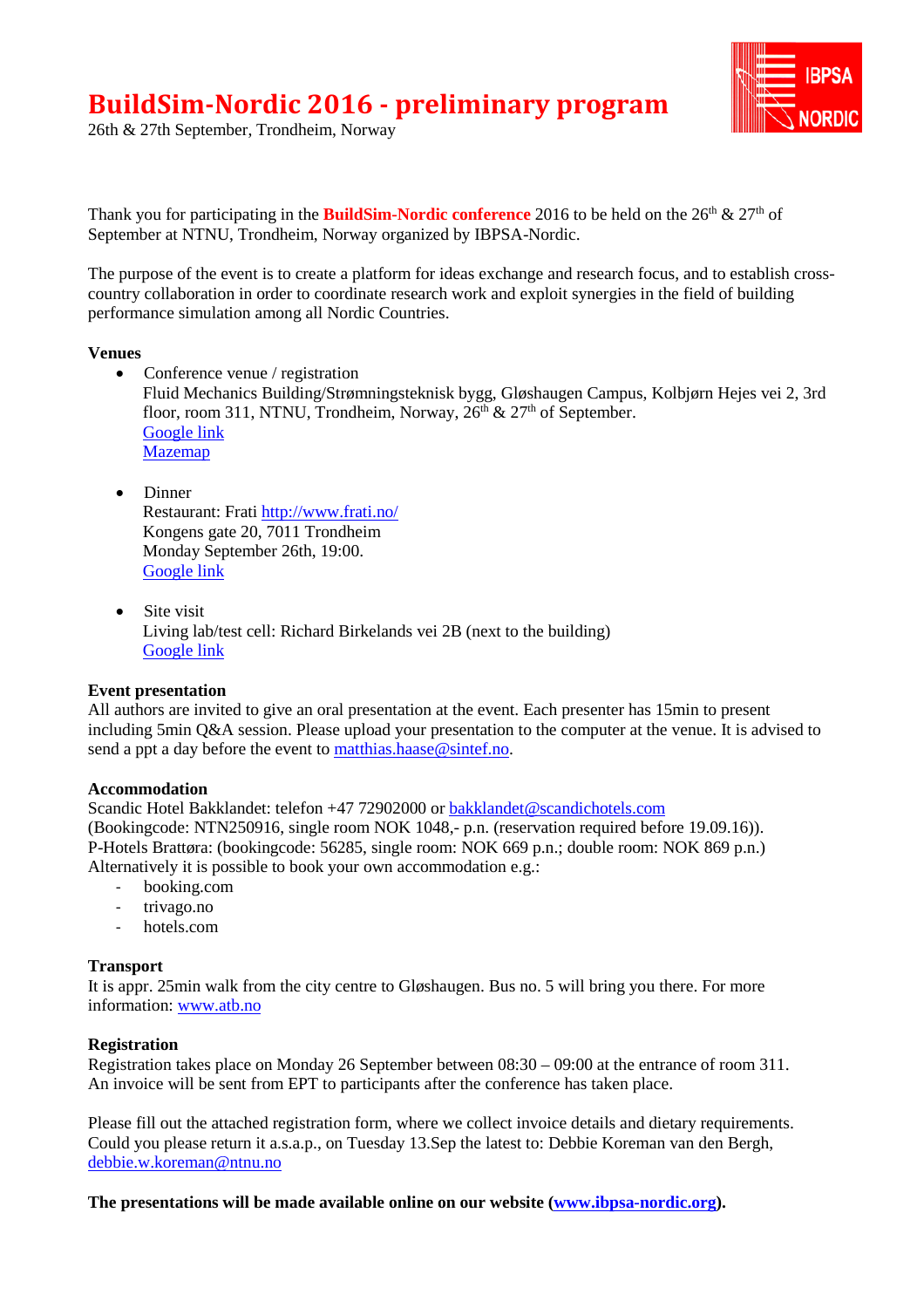26th & 27th September, Trondheim, Norway



## **Monday 26.09.**

## **08:30 – 09:00 Registration**

### **09:00 – 09:15 Welcome notes (Prof Novakovic)**

#### **09:15-10:15 session 1 – parametric studies Chair: Prof Christensen**

| <b>Time</b>     | енан . ттот енгвилюся<br><b>Title</b>              | <b>Name</b>     | <b>Affiliation</b> |
|-----------------|----------------------------------------------------|-----------------|--------------------|
| $09:15 - 09:30$ | Impacts of parameter values interactions in        |                 | Linkøbing          |
|                 | energy balance simulation of residential buildings | Tettey          | University         |
| $09:30 - 09:45$ | Influence of simulation input parameters and       |                 |                    |
|                 | assumptions on modelled energy balance of a        |                 | Linkøbing          |
|                 | multi-family building                              | Dodoo           | University         |
| $09:45 - 10:00$ | Building stock modelling based on array-           | <b>Broegger</b> | Aalborg University |
|                 | programming                                        |                 |                    |
| $10:00 - 10:15$ | Assessment of Climate Change Robustness of a       | Moazami         | <b>NTNU</b>        |
|                 | Deep Energy Retrofit Design of an Existing Day     |                 |                    |
|                 | Care Centre                                        |                 |                    |

### **10:15-10:30 coffee break**

#### **10:30-11:30 session 2 – occupant behavior Chair: Prof Novakovic**

| <b>Time</b>     | <b>Title</b>                                      | <b>Name</b>     | <b>Affiliation</b>      |
|-----------------|---------------------------------------------------|-----------------|-------------------------|
| $10:30 - 10:45$ | Influence of occupant behavior and operation      | Tereshchenko    | <b>NTNU</b>             |
|                 | on performance of a residential Zero Emission     |                 |                         |
|                 | <b>Building in Norway</b>                         |                 |                         |
| $10:45 - 11:00$ | Occupant distribution detection in residential    | <b>Dziedzic</b> | <b>NTNU</b>             |
|                 | buildings                                         |                 |                         |
| $11:00 - 11:15$ | Roadmap and Initial Findings of an International  | Belafi          | LBNL / Budapest         |
|                 | Occupant Behaviour Survey Study                   |                 | University of           |
|                 |                                                   |                 | Technology and          |
|                 |                                                   |                 | Economics               |
|                 |                                                   |                 |                         |
| $11:15 - 11:30$ | Data-driven predictive demand response control    | Arabzadeh       | <b>Aalto University</b> |
|                 | for residential building with considering on-site |                 |                         |
|                 | energy generation                                 |                 |                         |

### **11:30-12:30 Lunch**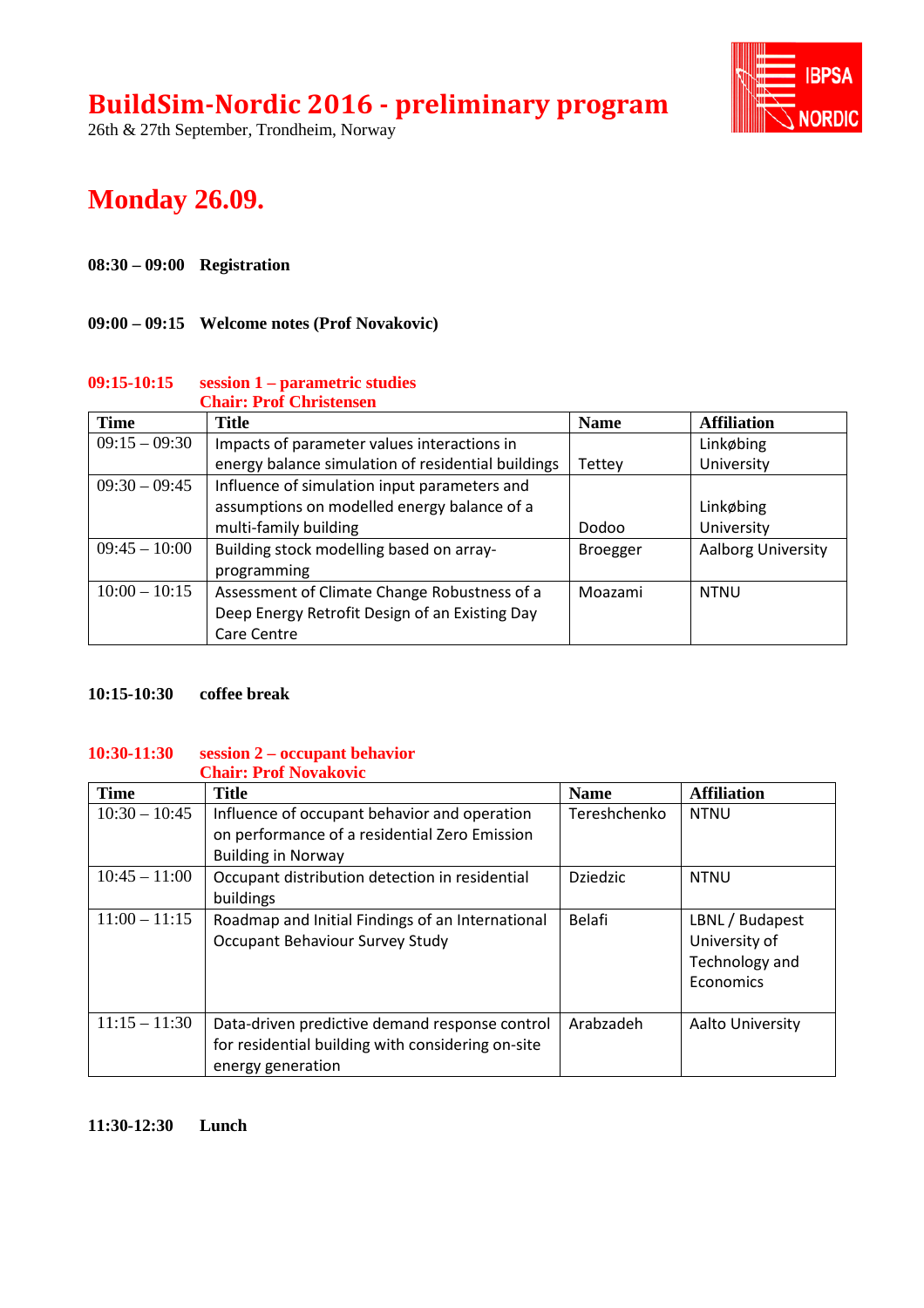

26th & 27th September, Trondheim, Norway

# **Monday 26.09. (continued)**

## **12:30 – 13:30 session 3 – heating models**

|                 | <b>Chair: Roseth Karlsen</b>                      |             |                    |
|-----------------|---------------------------------------------------|-------------|--------------------|
| <b>Time</b>     | Title                                             | <b>Name</b> | <b>Affiliation</b> |
| $12:30 - 12:45$ | Data-driven predictive demand response control    | Filipsson   | Chalmers           |
|                 | for residential building with considering on-site |             | University         |
|                 | energy generation                                 |             |                    |
| $12:45 - 13:00$ | Simplified space-heating distribution using       | Georges     | <b>NTNU</b>        |
|                 | radiators in super-insulated apartment buildings  |             |                    |
| $13:00 - 13:15$ | Heat Pump Systems Adapted to Energy-Flexible      | Clauss      | <b>NTNU</b>        |
|                 | and Highly Insulated Buildings in Cold Climate    |             |                    |
| $13:15 - 13:30$ | A tool for early energy system analysis for zero  | Skeie       | <b>SINTEF</b>      |
|                 | emission buildings                                |             |                    |

### **13:30 – 13:45 Coffee break**

#### **13:45 – 14:45 session 4 – new advances in building simulation Chair: Prof Blomsterberg**

| <b>Time</b>     | <b>Title</b>                                   | <b>Name</b>      | <b>Affiliation</b> |
|-----------------|------------------------------------------------|------------------|--------------------|
| $13:45 - 14:00$ | Using Dynamic Simulations to Analyze the       | Rohde            | <b>NTNU</b>        |
|                 | Control of an Integrated Thermal Energy System |                  |                    |
|                 | for a Building Complex                         |                  |                    |
| $14:00 - 14:15$ | An interactive methodology for selecting a     | Jalilzadehazhari | Linkøbing          |
|                 | suitable window design                         |                  | University         |
| $14:15 - 14:30$ | Flow interaction between diffuse ceiling       | Lestinen         | Aalto University   |
|                 | ventilation and thermal plumes                 |                  |                    |
| $14:30 - 14:45$ | Renovation of shopping centres in Norway       | Haase            | <b>SINTEF</b>      |

## **14:45 - 15:00 Coffee break**

## **15:00 - 15:30 IBPSA-Nordic General meeting (open for all members)**

## **15:30 - 17:30 IBPSA-Nordic Board meeting (only for board members)**

### **19:00 - 21:00 Dinner**

Restaurant: Frati <http://www.frati.no/> Kongens gate 20, 7011 Trondheim Meeting place: [Google link](https://www.google.com/maps/place/Frati+restaurant/@63.4307823,10.3915537,17z/data=!3m1!4b1!4m5!3m4!1s0x466d319b6d03a4d9:0x7f00e8dd6ee4efc!8m2!3d63.4307799!4d10.3937424) Monday September 26th, 19:00.